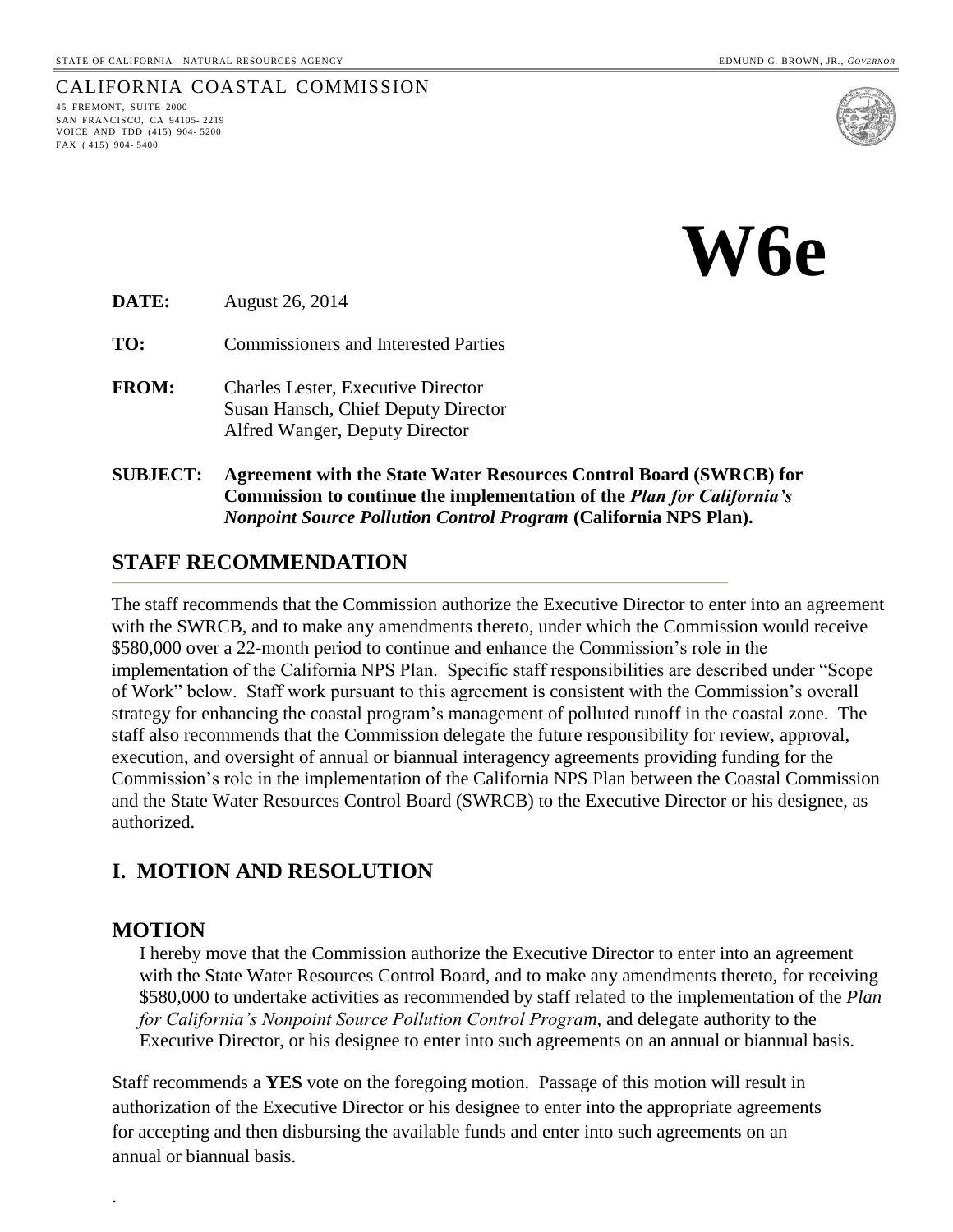# **II. SCOPE OF WORK**

The SWRCB and CCC adopted, in December 1999, and January 2000, respectively, the California NPS Plan, which also received full approval from the National Oceanic and Atmospheric Administration and the U.S. Environmental Protection Agency on July 17, 2000. The California NPS Plan is a joint effort between the SWRCB and CCC to address nonpoint source (NPS) pollution using education and outreach, financial and technical assistance, and regulatory authorities when necessary. The interagency collaboration is a response to the 1990 Coastal Zone Act Reauthorization Amendments' (CZARA) mandate to establish a link between land use activities and coastal water quality, and the key elements identified in the 1996 Clean Water Act §319 program guidance. Under CZARA, coastal states must enhance cooperation between their land use and water management agencies, identify management measures to prevent and control polluted runoff, and ensure that enforceable mechanisms exist where self-determined (voluntary) efforts are insufficient to restore and protect State waters. The California NPS Plan included the following key components:

1. Adoption of 61 NPS management measures (MMs) and a commitment to their full implementation statewide by 2013;

2. A Fifteen-Year Program Strategy that contains a phased watershed-based approach targeting those pollution problems that are most critical and amenable to prevention and remediation;

3. The third of three Five-Year Implementation Plans describing activities for which various agencies and entities are responsible under each MM until June 30, 2013; and

4. A framework for establishing interagency committees to assist in the implementation of the California NPS Plan.

Under the proposed standard agreement with the SWRCB, the Coastal Commission would receive \$580,000 over a 22-month period for Commission staff to participate in the implementation of the California NPS Plan. Specific tasks include:

- Working with the SWRCB, the Regional Water Quality Control Boards, the U.S. Environmental Protection Agency and other state agencies to develop a NPS Five-Year Implementation Plan for the years 2014-2019.
- $\triangleright$  Provide support to CCC planning staff in application of NPS MMs and Best Management Practices (BMPs).
- $\triangleright$  Identify specific areas of the coast where the quality of high-value coastal waters (e.g., Critical Coastal Areas and other Marine Protected Areas [MPAs]) is threatened or adversely impacted by